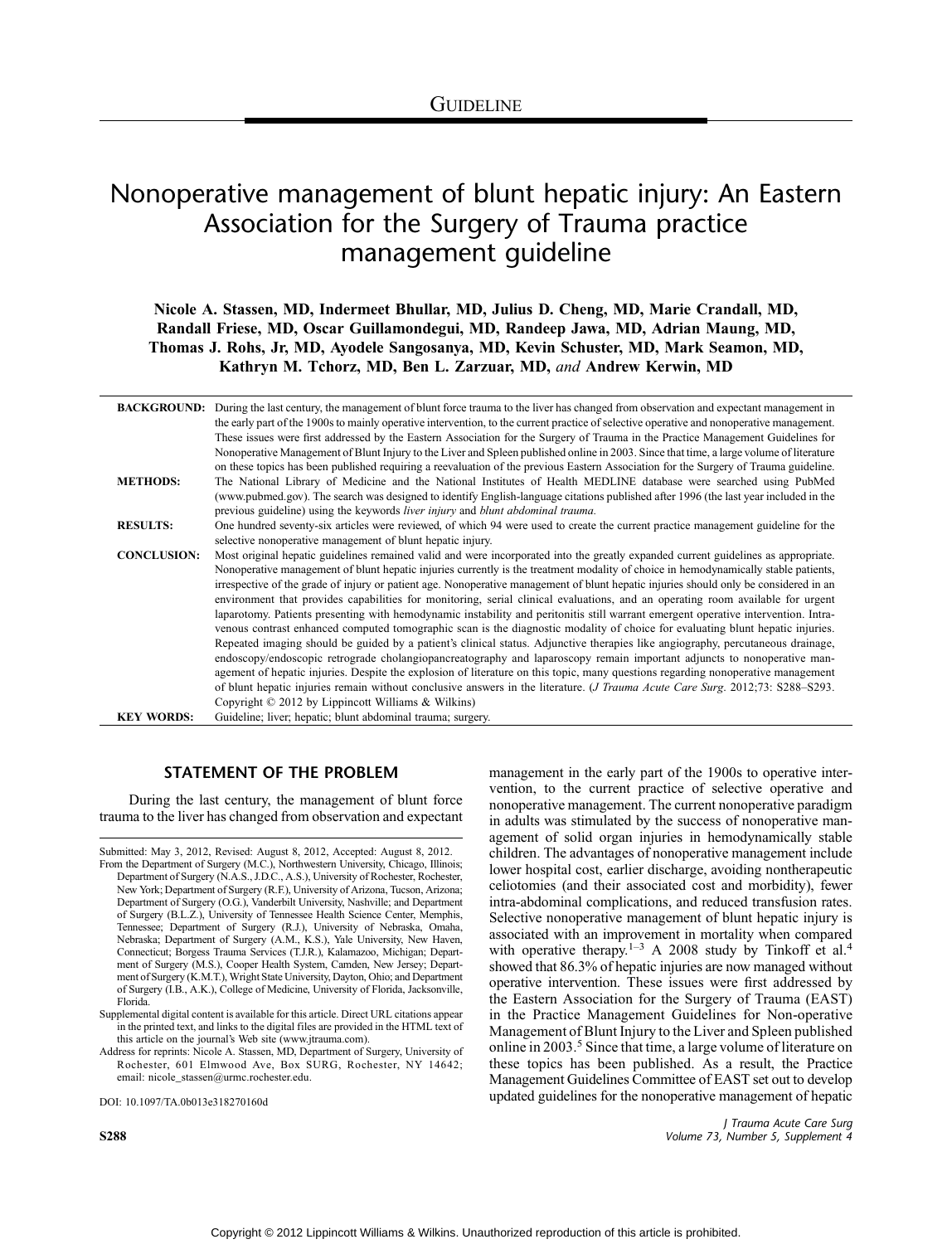and splenic injuries. The practice management guideline update was split into separate recommendations for the nonoperative management of blunt hepatic and splenic injuries in adult trauma patients rather than the amalgamated recommendations included in the 2003 practice management guideline.

Reports of nonoperative management in adults with injuries to the liver continue to support nonoperative management in hemodynamically stable adults, but questions still exist about efficacy, patient selection, and details of management.<sup>2,6-9</sup> These questions include as follows:

- Are the 2003 recommendations still valid?
- Is nonoperative management appropriate for all hemodynamically stable adults regardless of the severity of solidorgan injury or presence of associated injuries?
- What role should angiography and other adjunctive therapies play in nonoperative management?
- Is the risk of missing a hollow viscous injury a deterrent to nonoperative management?
- What is the best way to diagnose injury to the liver?
- & What roles do computed tomographic (CT) scan and/or ultrasound have in the hospital management of the patient being managed nonoperatively?
- Should patients be placed on a "bed rest" activity status, and if so, for what duration?
- Finally, what period and evaluation is needed before releasing patients back to full activity?

#### PROCESS

#### Identification of References

References were identified by research librarians at the University of Rochester-Miner Medical Library. The MEDLINE database in the National Library of Medicine and the National Institutes of Health was searched using Entrez PubMed ([www.pubmed.gov](http://www.pubmed.gov)). The search was designed to identify English-language citations published after 1996 (the last year of literature used for the existing guideline) using the keywords: liver injury; and blunt abdominal trauma. The articles were limited to humans, clinical trials, randomized controlled trials, practice guidelines, meta-analyses, and reviews. Two hundred twenty-three articles were identified. Case reports and small case series were excluded. The committee chair and members then reviewed the articles for relevance and excluded any reviews and tangential articles. One hundred seventy-six articles were reviewed, of which 94 were used to create the nonoperative management of blunt hepatic injures recommendations. (Table, Supplemental Digital Content 1, http://links.lww.com/TA/A184).

#### Quality of References

The methodology developed by the Agency for Healthcare Policy and Research of the US Department of Health and Human Services was used to group the references into three classes.<sup>1</sup>

Class I: Prospective randomized studies (no references).

Class II: Prospective, noncomparative studies and retrospective series with controls (12 references).

Class III: Retrospective analyses (case series, databases or registries, and case reviews) (82 references).

Based on the review and assessment of the selected references, three levels of recommendations are proposed.

### Level 1

The recommendation is convincingly justifiable based on the available scientific information alone. This recommendation is usually based on Class I data; however, strong Class II evidence may form the basis for a Level 1 recommendation, especially if the issue does not lend itself to testing in a randomized format. Conversely, low-quality or contradictory Class I data may not be able to support a Level 1 recommendation.

#### Level 2

The recommendation is reasonably justifiable by available scientific evidence and strongly supported by expert opinion. This recommendation is usually supported by Class II data or a preponderance of Class III evidence.

### Level 3

The recommendation is supported by available data, but adequate scientific evidence is lacking. This recommendation is generally supported by Class III data. This type of recommendation is useful for educational purposes and in guiding future clinical research.

#### RECOMMENDATIONS

Upon review of the updated literature, it was found that most of the recommendations from the 2003 guideline remain valid. The previous guidelines were incorporated into the greatly expanded current recommendations as appropriate. A multitude of unanswered questions remain in the literature for nonoperative management of blunt hepatic injuries.

#### Level 1

1. Patients who are hemodynamically unstable or who have diffuse peritonitis after blunt abdominal trauma should be taken urgently for laparotomy.

#### Level 2

- 1. A routine laparotomy is not indicated in the hemodynamically stable patient without peritonitis presenting with an isolated blunt hepatic injury.
- 2. In the hemodynamically stable blunt abdominal trauma patient without peritonitis, an abdominal CT scan with intravenous contrast should be performed to identify and assess the severity of injury to the liver.
- 3. Angiography with embolization may be considered as a first-line intervention for a patient who is a transient responder to resuscitation as an adjunct to potential operative intervention.
- 4. The severity of hepatic injury (as suggested by CT grade or degree of hemoperitoneum), neurologic status, age of more than 55 years, and/or the presence of associated injuries are not absolute contraindications to a trial of nonoperative management in a hemodynamically stable patient.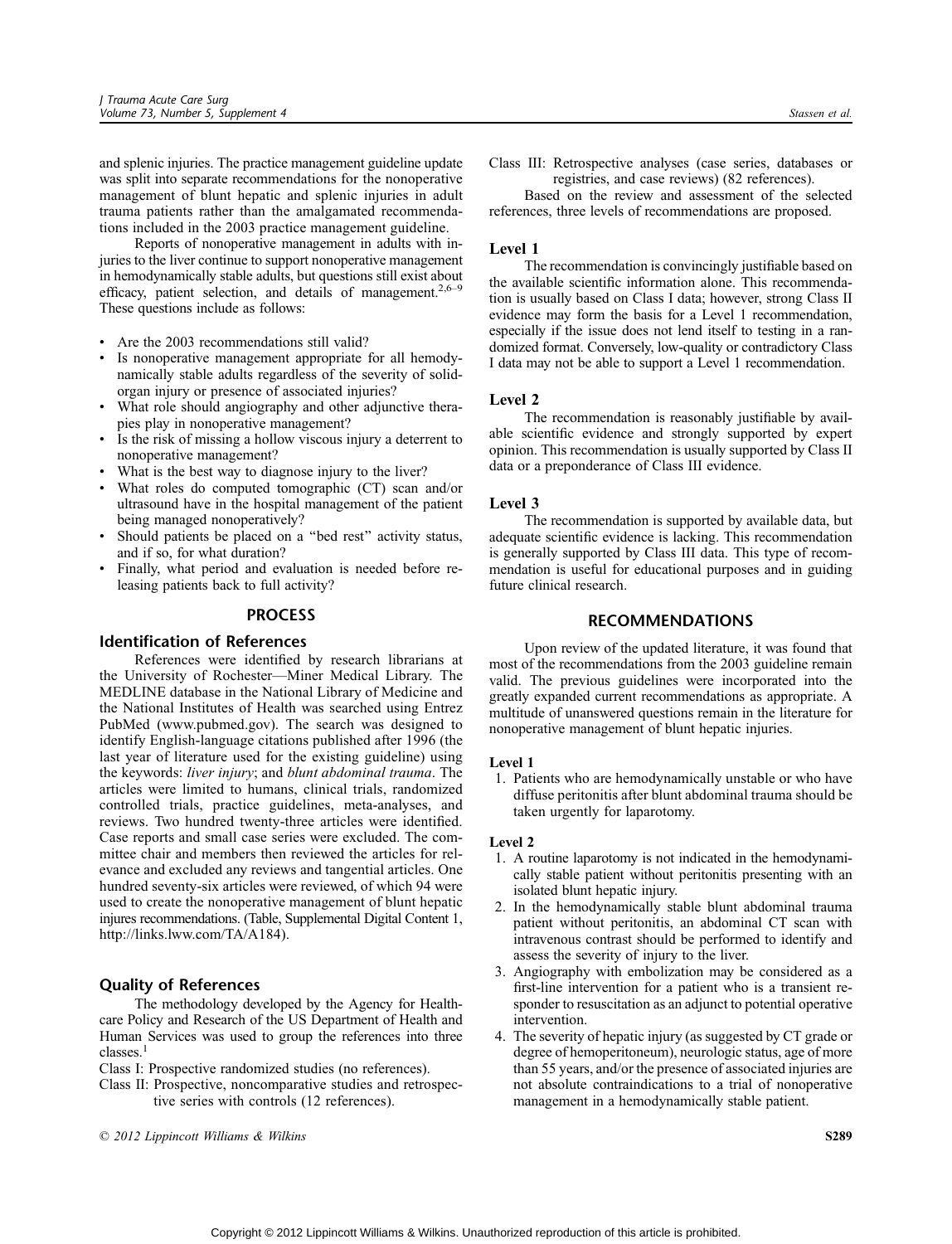- 5. Angiography with embolization should be considered in a hemodynamically stable patient with evidence of active extravasation (a contrast blush) on abdominal CT scan.
- 6. Nonoperative management of hepatic injuries should only be considered in an environment that provides capabilities for monitoring, serial clinical evaluations, and an operating room available for urgent laparotomy.

#### Level 3

- 1. After hepatic injury, clinical factors such as a persistent systemic inflammatory response, increasing persistent abdominal pain, jaundice, or an otherwise unexplained drop in hemoglobin should prompt reevaluation by CT scan.
- 2. Interventional modalities including endoscopic retrograde cholangiopancreatography, angiography, laparoscopy, or percutaneous drainage may be required to manage complications (bile leak, biloma, bile peritonitis, hepatic abscess, bilious ascites, and hemobilia) that arise as a result of nonoperative management of blunt hepatic injury.
- 3. Pharmacologic prophylaxis to prevent venous thromboembolism can be used for patients with isolated blunt hepatic injuries without increasing the failure rate of nonoperative management, although the optimal timing of safe initiation has not been determined.

There was not enough literature available to make recommendations regarding the following:

- 1. Frequency of hemoglobin measurements
- 2. Frequency of abdominal examinations
- 3. Intensity and duration of monitoring
- 4. Time to reinitiating oral intake
- 5. Duration and intensity of restricted activity (both in hospital and after discharge)
- 6. Optimum length of stay for both the intensive care unit (ICU) and hospital
- 7. Timing of initiating chemical deep venous thrombosis (DVT) prophylaxis after hepatic injury

## SCIENTIFIC FOUNDATION

Nonoperative management of blunt hepatic trauma is now the standard of care for hemodynamically stable patients with blunt hepatic trauma at most of the US trauma centers, with reported success rates ranging from  $82\%$  to  $100\%$ .<sup>8,10-14</sup> Some have even voiced that operative management of hepatic trauma leads to increased hepatic hemorrhage and may lead to unnecessary interventions with an increased incidence of iatrogenic complications.2,3 Factors previously thought to completely preclude nonoperative management of hepatic injuries include hepatic injury grade, head injury, injury severity score, degree of hemoperitoneum, age greater than 55 years, number of transfusions, periportal tracking of blood or pooling of contrast/ a blush on CT scan.15,16 More recent literature has challenged these findings and the severity of hepatic injury (as suggested by CT grade or degree of hemoperitoneum), neurologic status, presence of a ''blush'' on CT scan, age greater than 55 years,

and/or the presence of associated injuries are no longer considered absolute contraindications to a trial of nonoperative management in the hemodynamic stable patient.<sup>3,6,17-19</sup>

There is no established consensus on how much blood loss or transfusion requirement mandates the decision to intervene, whether operatively or angiographically.<sup>3,16</sup> A correlation between hepatic injury grade and failure of nonoperative management has not been consistently shown; therefore, the initial management of patients with blunt hepatic trauma should be mandated by their hemodynamic status rather than their grade of hepatic injury.7,20,21 Patients who are hemodynamically unstable with evidence of intra-abdominal hemorrhage (a positive FAST or DPL) should undergo operative management of their hepatic bleeding.<sup>22,23</sup> Patients who have peritonitis should undergo immediate exploratory laparotomy.12 Nonoperative management should only be performed in centers capable of diagnosis of hepatic trauma and associated injuries, rapid response to change in patient status if necessary, and delayed interventions if complications arise. Careful and repeated examinations and multidisciplinary consultation are needed to support this management strategy.<sup>12</sup> Any suspicion of hollow viscous injury or change in abdominal pain pattern indicates a need for operation. In addition, as increasing numbers of solid organ injuries are detected in a patient with blunt trauma, the incidence of hollow viscous injury increases.24 The overall incidence of missed injury is quite low and should not influence decisions concerning eligibility for nonoperative management.25,26 Adopting a standardized protocol of nonoperative management for isolated liver trauma based on hemodynamics reduces resource use and hospital costs, with-out any detriment to care.<sup>27</sup>

A CT scan of the abdomen with intravenous contrast administration is the optimal diagnostic modality for hemodynamically stable patients to aid in both the diagnosis and management of blunt hepatic trauma.<sup>28</sup> It is also useful in quantifying the amount of hemoperitoneum and identifying other intraperitoneal or retroperitoneal injuries or the presence of pneumoperitoneum.<sup>29-31</sup> CT scan also offers the advantage of potentially identifying ongoing active bleeding.32,33 The finding of a ''blush'' or pooling of intravenous contrast material within the liver parenchyma on CT scan can be indicative of active hemorrhage.<sup>32,33</sup> Hemodynamically stable patients with free intraperitoneal extravasation should be considered for immediate angiography if readily available.<sup>34</sup> Close observation alone with planned angiographic embolization for signs of ongoing bleeding, such as a drop in hematocrit or need for transfusion, is also an option in appropriate facilities.<sup>33,35</sup> Fang et al.<sup>28</sup> showed that intraperitoneal contrast extravasation and hemoperitoneum in six compartments on CT scan indicates massive or active hemorrhage and should be regarded as high risk for the need of operation or angiography in hemodynamically stable patients after blunt hepatic injury. Multichannel detector CT scanners have improved sensitivity, and more rapid imaging allows for the visualization of major vascular structures in different phases following contrast enhancement. In addition, reconstruction can be performed in multiple planes without significant loss of image quality.<sup>36</sup> However, while serious abnormalities on CT scan often predict the need for intervention for blunt liver injuries, clinical

S290 **S290 2012** Lippincott Williams & Wilkins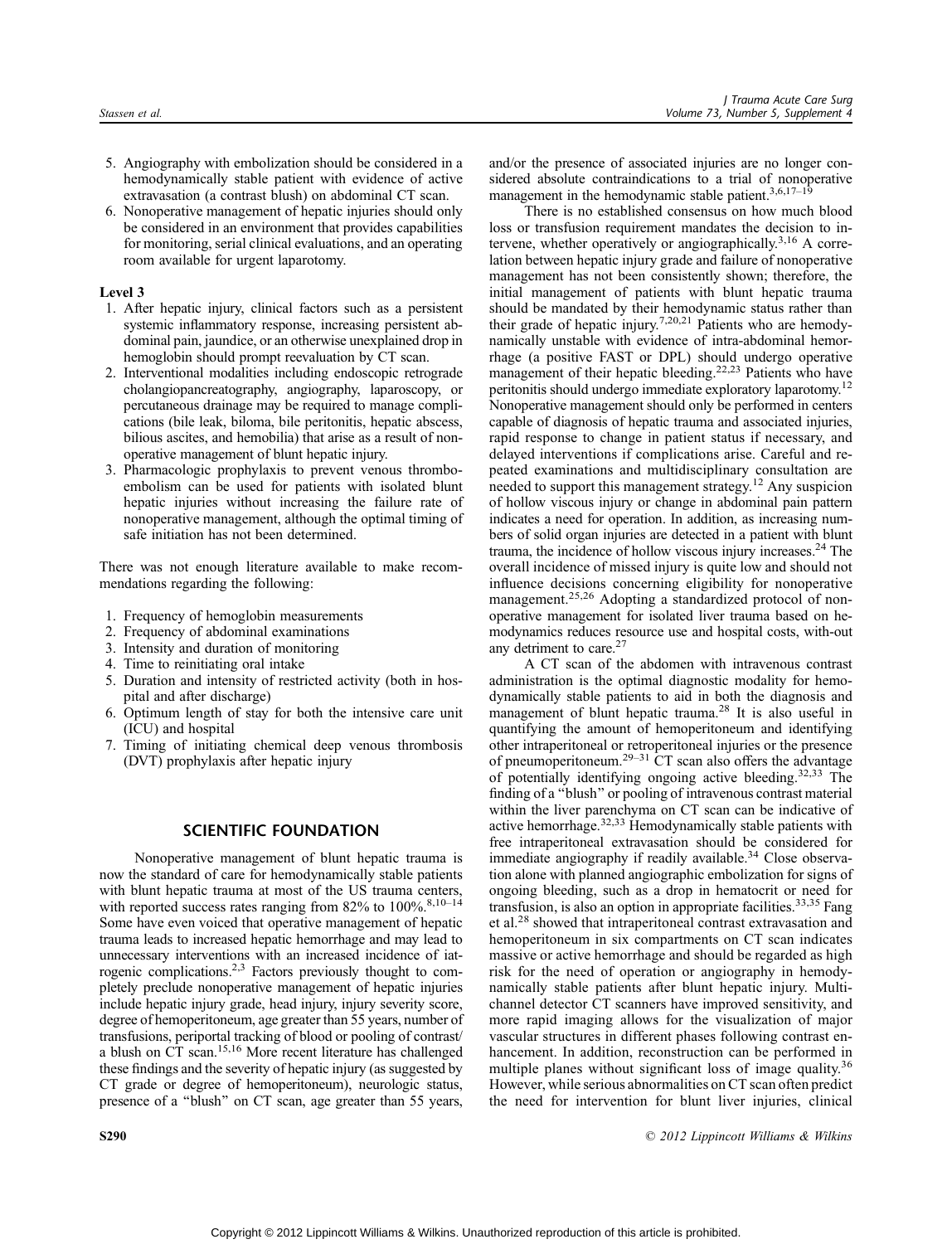findings including shock or peritoneal signs may outweigh findings on CT scan and may lead to operative intervention or the need for angioembolization.<sup>37</sup> Although routine follow-up CT scans are not necessary, clinical factors such as persistent systemic inflammatory response syndrome, abdominal pain, jaundice, or an unexplained drop in hemoglobin level should prompt reevaluation by CT scan.<sup>19,30,38</sup> Grossly elevated transaminases after traumatic injury should prompt further evaluation of the liver with CT scan if possible.<sup>39,40</sup>

The role of angioembolization in the management of blunt hepatic injury remains controversial. Poletti et al.<sup>41</sup> showed that CT injury grade (AAST Grade III or higher), evidence of arterial injury (a contrast ''blush''), and evidence of hepatic venous injury are useful indicators of high-risk patients who would benefit from hepatic angiography to limit persistent or delayed bleeding or other delayed complications.<sup>42</sup> In a study by Hagiwara et al.,<sup>34</sup> all stable patients with Grade III or higher liver injuries had an angiogram where nearly half of the Grade III injuries and nearly all of the Grade IV injuries had active bleeding on angiography regardless of the presence of CT scan blush. The reported efficacy of angioembolization for the control of bleeding after blunt hepatic injury is as high as 83%, with some patients requiring a repeated angiogram.<sup>20</sup> Misselbeck et al.<sup>43</sup> showed that angiography is useful in management of those with patients with a ''blush'' on CT scan and that these patients are 20 times more likely to require embolization than those without. While angioembolization can be very effective, it remains associated with significant morbidity owing to renal impairment related to the injection of iodinated contrast agents; to arterial dissection or accidents at the arterial puncture site; to localized hepatic necrosis, abscess, and necrosis of the biliary tract; and to cholecystitis, which occurred in up to 58% of patients in some studies. $43,44$ 

There is no consensus in the literature regarding predicting the failure of nonoperative management of hepatic injuries. Patients with hepatic injuries who require ongoing fluid resuscitation to maintain hemodynamic stability have multiple solid-organ injuries, a higher Injury Severity Score (ISS), large hemoperitoneum, or contrast extravasation on CT scan are more likely to fail nonoperative management and will likely require additional treatment, either angioembolization and/or laparotomy.14,23,45 Malhotra et al. showed that patients with concomitant liver and spleen injuries have higher ISS, mortality, length of stay, and transfusion requirement and are more likely to fail nonoperative management of their injuries than those with single solid-organ injuries.46,47 However, other studies have not found that multiple solid-organ injuries to be a great detriment to successful nonoperative management of blunt hepatic injury.<sup>48</sup>

Hemodynamic instability is responsible for 75% of all failures of nonoperative management.<sup>7</sup> While the incidence of delayed hemorrhage is low at 2.8% to 3.5% in an appropriately chosen population, it still remains the most common complication and cause of death in nonoperative management.<sup>2</sup> Angiography with embolization should be considered as a first-line intervention for a patient who is a transient responder to resuscitation before potential operative intervention (if embolization is unsuccessful).<sup>49</sup> For those patients who are hemodynamically unstable despite continuous resuscitation, laparotomy followed by embolization if needed is likely a safer approach.<sup>3</sup> The amount of blood transfused and infectious complications were significantly reduced for patients with angioembolization as first-line therapy compared with those who underwent laparotomy followed by embolization.<sup>44</sup>

Many patients who undergo nonoperative management of hepatic trauma have complications including bile leaks, hemobilia, bile peritonitis, bilious ascites, hemoperitoneum, abdominal compartment syndrome, missed injuries, hepatic necrosis, hepatic abscess, and delayed hemorrhage.3,8,25 The complication rate increases with the grade of injury as illustrated in several studies of patients where those with Grade III had a complication rate of 1%, Grade IV at 21%, and Grade V at 63%.35,46,47 Minimally invasive endoscopic techniques and interventional radiology therapies are available and more likely to be required for patients being managed conservatively with higher-grade injuries.<sup>47,50</sup> Typically, biliary complications present in a more delayed fashion for patients with high-grade injuries.<sup>47</sup> Biliary duct disruptions with associated bilomas, bile peritonitis, biliary leaks, and biliary sepsis occur in approximately 3.2% of all hepatic trauma patients and contribute significantly to the morbidity associated with hepatic injuries.<sup>3</sup> Biliary leaks are more common in higher-grade injuries, and most patients will develop clinical symptoms such as a systemic inflammatory response, sepsis, an elevation in serum bilirubin levels, or worsening abdominal pain. Hepatobiliary iminodiacetic acid scans have been shown to be nearly 100% sensitive and specific for diagnosing bile duct leaks after liver injury.<sup>51</sup> Although most peripheral biliary leaks will seal without treatment, continued high-output biliary drainage may warrant adjunctive endoscopic retrograde cholangiopancreatography and stenting.<sup>39</sup> Continued observation of biliary leaks is necessary because multiple and recurrent late complications occur, which can be dealt with operatively (laparoscopic or open) or through less invasive means such as endoscopic retrograde cholangiopancreatography with stenting or percutaneous drainage.<sup>20,46</sup> Laparoscopic washout of biliary peritonitis is gaining traction as an adjunctive therapy to the nonoperative management of liver injuries. It is thought that this washout helps to resolve the systemic inflammatory process that is a result of the bile peritonitis.<sup>52-54</sup> Intrahepatic abscesses occur in up to 4% of nonoperatively managed hepatic trauma, and mortality is approximately  $10\%$ .<sup>31</sup> The treatment may be either surgical drainage (open or laparoscopic) or percutaneous drainage.<sup>50</sup>

Nonoperative management of hepatic injuries should only be considered for patients who are hemodynamically stable and have an absence of peritoneal signs and in an environment that has the capability for monitoring, serial clinical evaluations, and facilities for urgent laparotomy. Nonoperative management of blunt hepatic injury consists of a period of inhospital/ICU observation/monitoring, serial abdominal examinations, serial hematocrit measurements, and a period of immobility (bed rest/postdischarge restricted activity). What remains unclear in the literature is the duration and frequency required of all of these interventions.<sup>1</sup> St Peter et al.<sup>55</sup> showed that an abbreviated trauma protocol with overnight bed rest for Grades I and II injuries and two nights for higher-grades

 $\odot$  2012 Lippincott Williams & Wilkins  $\ddot{\phantom{2}}$  S291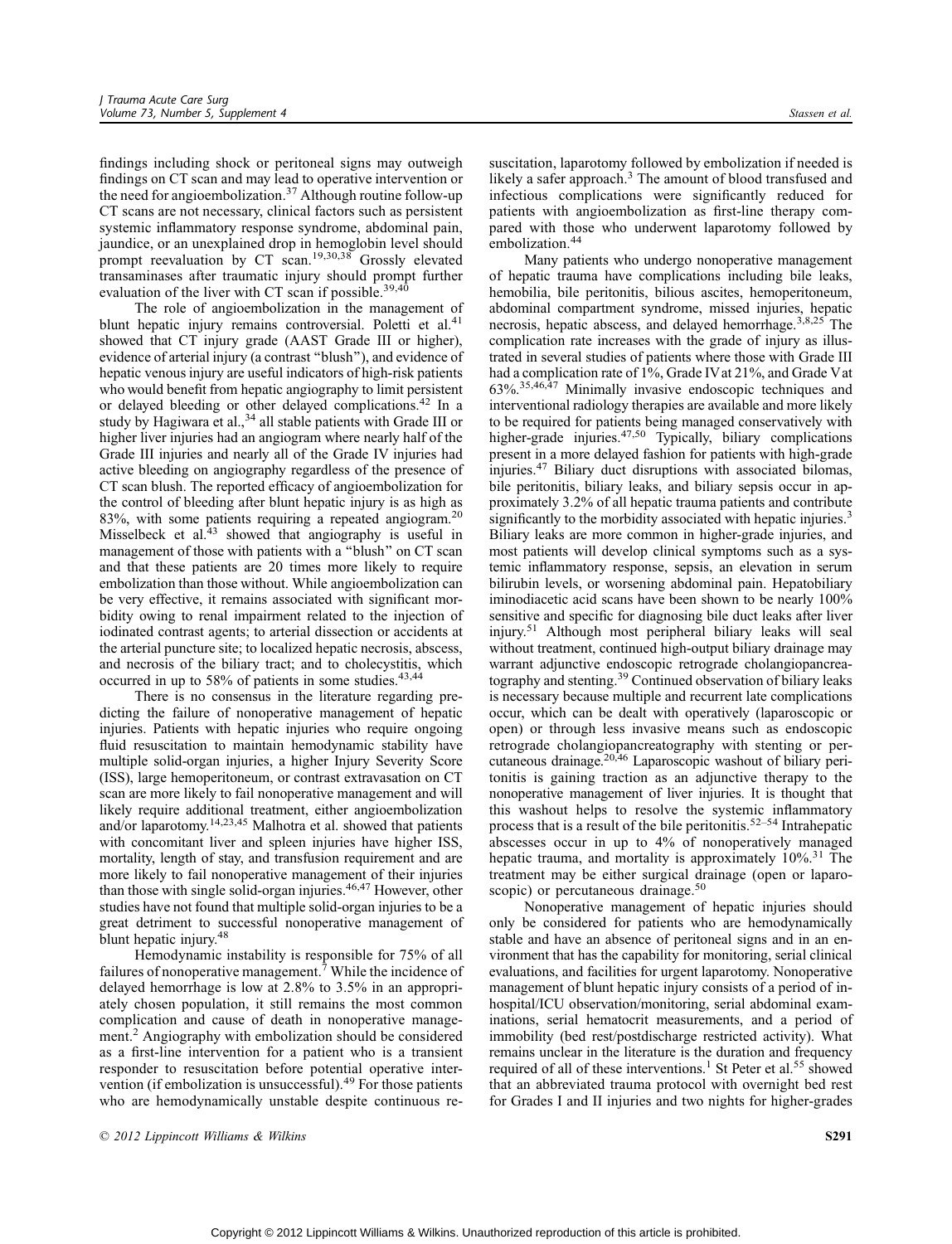could be safely used for patients with blunt hepatic injuries. In adults, timing of an in-hospital mobilization did not seem to contribute to delayed hemorrhage in a retrospective study by London et al.;<sup>56</sup> however, this has not been confirmed in a prospective fashion. Median healing time for hepatic subcapsular hematomas was found to be different from hepatic lacerations in a single study by Tiberio et al.<sup>57</sup> The median healing time for a Grade I hematoma was found to be 6 days, while it was 16 days for Grade II and 108 days for Grade III hematoma. For lacerations, the median healing time was found to be 29 days for Grade II, 34 days for Grade III, and 78 days for Grade IV. These patients are being discharged earlier now than previous periods without negative consequences.<sup>7</sup> There is no true consensus about what constitutes an appropriate in-hospital and posthospital management of a patient with blunt hepatic injury once they have been selected for nonoperative management. Frequency of serial hematocrits, abdominal examinations, and monitoring; when a diet should be started; how long should patients be kept at bed rest; the optimum length of stay in both the ICU and hospital; and how long should activities be limited are all questions to which there are no clear-cut answers in the literature.

Chemical DVT prophylaxis can be used for patients with isolated blunt hepatic injuries without increasing the failure rate of nonoperative management. Eberle et al.<sup>58</sup> showed that chemical DVT prophylaxis may not increase the failure rate of nonoperative management. In their study, early  $(<$ 3 days) use of low–molecular weight heparin did not seem to increase failure rates or blood transfusion requirements for patients with hepatic injuries. Although the use of chemical DVT prophylaxis has been shown not to negatively impact nonoperative management of hepatic injuries, there is no literature consensus about safe initiation time.

### SUMMARY

There has been a plethora of literature regarding nonoperative management of blunt hepatic injuries published since the 2003 EAST practice management guideline was written. Nonoperative management of blunt hepatic injuries is now the treatment modality of choice in hemodynamically stable patients, irrespective of the grade of injury. Its use is associated with a low overall morbidity and mortality when applied to an appropriate patient population. Nonoperative management of blunt hepatic injuries should only be considered in an environment that provides capabilities for monitoring, serial clinical evaluations, and an operating room available for urgent laparotomy. Patients presenting with hemodynamic instability and peritonitis still warrant emergent operative intervention. Intravenous contrast-enhanced CT scan is the diagnostic modality of choice for evaluating blunt hepatic injuries. Repeated imaging should be guided by a patient's clinical status. Adjunctive therapies such as angiography, percutaneous drainage, endoscopy/ ERCP and laparoscopy remain important adjuncts to nonoperative management of hepatic injuries. Despite the explosion of literature on this topic, many questions regarding nonoperative management of blunt hepatic injuries remain without conclusive answers in the literature.

#### DISCLOSURE

The authors declare no conflicts of interest.

#### **REFERENCES**

- 1. Sartorelli KH, Frumiento C, Rogers FB, et al. Non-operative management of hepatic, splenic, and renal injuries in adults with multiple injuries. J Trauma. 2000:49:56-61.
- 2. Richardson JD, Franklin GA, Lukan JK, et al. Evolution in the management of hepatic trauma: a 25 year perspective. Ann Surg. 2000; 232:324-330.
- 3. Christmas AB, Wilson AK, Manning B, et al. Selective management of blunt hepatic injuries including non-operative management is a safe and effective strategy. Surgery. 2005;138:606-611.
- 4. Tinkoff G, Esposito T, Reed J, et al. American Association for the Surgery of Trauma Organ Injury Scale I: spleen, liver, and kidney, validation based on the National Trauma Data Bank. J Am Coll Surg. 2008;207: 646-655.
- 5. Eastern Association for the Surgery of Trauma (EAST) Ad Hoc Committee on Practice Management Guideline Development. Non-Operative Management of Blunt Injury to the Liver and Spleen 2003. Available at <http://east.org/tpg>.
- 6. Archer LP, Rogers FB, Shackford SR. Selective non-operative management of liver and spleen injuries in neurologically impaired adult patients. Arch Surg. 1996;131:309-315.
- 7. Malhotra AK, Fabian TC, Croce MA, et al. Blunt hepatic injury: a paradigm shift from operative to non-operative management in the 1990's. Ann Surg. 2000;231:804-813.
- 8. Velmahos GC, Toutouzas K, Radin R, et al. High success with nonoperative management of blunt hepatic trauma: the liver is a sturdy organ. Arch Surg. 2003;138:475-480; discussion 480-481.
- 9. Paddock HN, Tepas JJ 3rd, Ramenofsky ML, et al. Management of blunt pediatric hepatic and splenic injury: similar process, different outcome. Am Surg. 2004;70:1068-1072.
- 10. Hellins TE, Morse G, McNabney WK. Treatment of liver injuries at Level I and II centers in a multi-institutional metropolitan trauma system. J Trauma. 1997;42:1091-1096.
- 11. Carrillo EH, Platz A, Miller FB, et al. Non-operative management of blunt hepatic trauma. Br J Surg. 1998;85:461-468.
- 12. Brasel KJ, DeLisle CM, Olson CJ, et al. Trends in the management of hepatic injury. Am J Surg. 1997;174:674-677.
- 13. Coimbra R, Hoyt DB, Engelhart S, et al. Non-operative management reduces the overall mortality of Grades 3 and 4 blunt liver injuries. Int Surg. 2006;91:251-257.
- 14. Velmahos GC, Toutouzas K, Radin R, et al. Non-operative treatment of blunt injury to solid abdominal organs: a prospective study. Arch Surg. 2003:138:844-851.
- 15. Fang JF, Chen RJ, Wong YC, et al. Pooling of contrast material on computed tomography mandates aggressive management of blunt hepatic injury. Am J Surg. 1998;176:315-319.
- 16. Pachter HL, Knudson MM, Esrig B, et al. Status of non-operative management of blunt hepatic injuries in 1995: a multicenter experience with 404 patients. J Trauma.  $1996;40:31-38$ .
- 17. Cachecho R, Clas D, Gersin K, Grindlinger GA. Evolution of the complex liver injury at a Level I trauma center. *J Trauma*. 1998;45:79-82.
- 18. Falimirski ME, Provost D. Nonsurgical management of solid abdominal organ injury in patients over 55 years of age. Am Surg. 2000;66:631-635.
- 19. Sharma OP, Oswanski MF, Singer D, et al. Assessment of non-operative management of blunt spleen and liver trauma. Am Surg. 2005;71: 379-386.
- 20. Carrillo EH, Spain DA, Wohltmann CD, et al. Interventional techniques are useful adjuncts in non-operative management of hepatic injuries. J Trauma. 1999;46:619-624.
- 21. Becker CD, Mentha G, Terrier F. Blunt abdominal trauma in adults: role of CT in the diagnosis and management of visceral injuries. Part 1: liver and spleen. Eur Radiol. 1998;8:553-562.
- 22. Wallis A, Kelly MD, Jones L. Angiography and embolization for solid

S292 **2012** Lippincott Williams & Wilkins